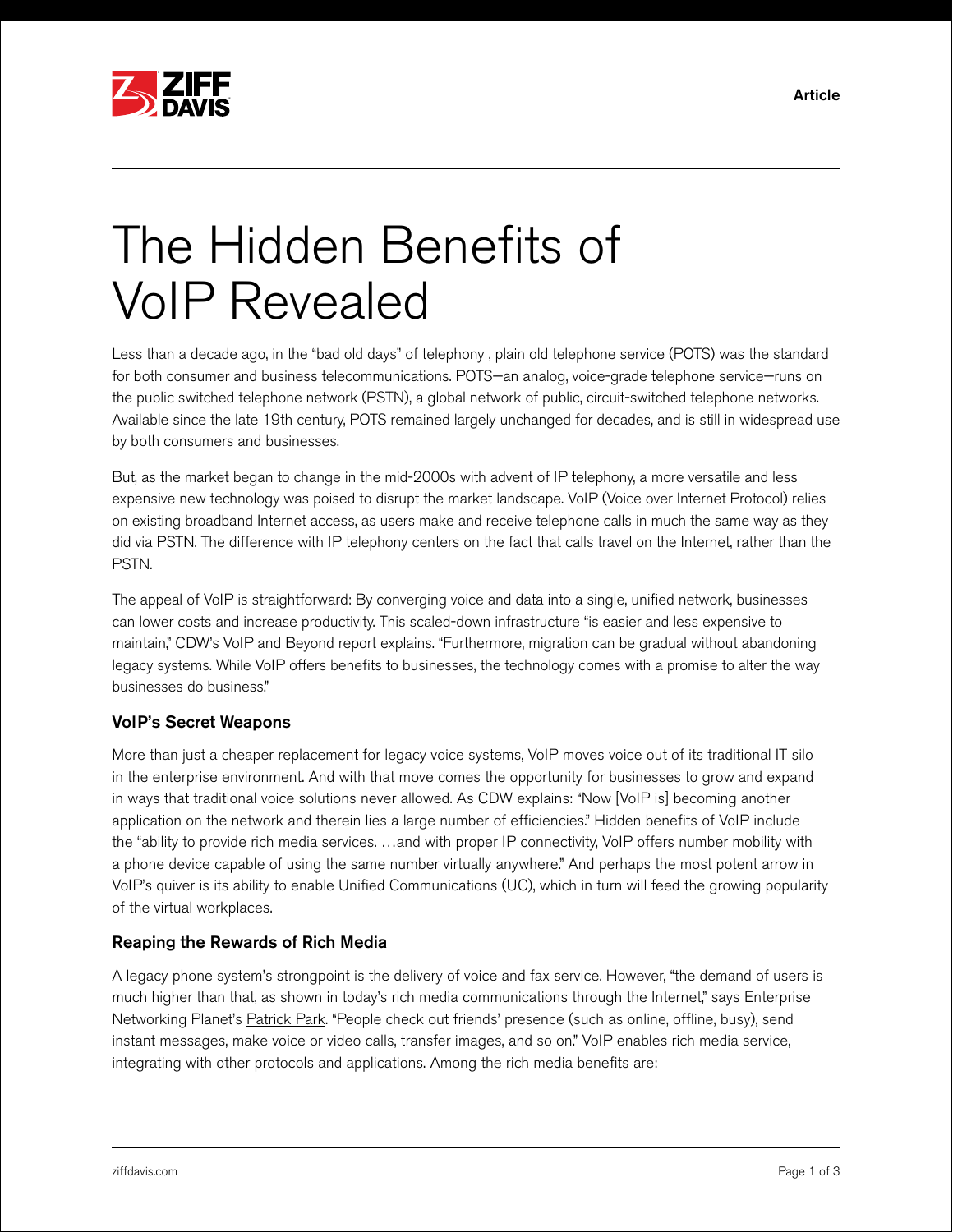Presence: Presence (also known as telepresence) will be "the dial tone of the future," [Blair Pleasant,](http://searchunifiedcommunications.techtarget.com/feature/What-UC-is-and-isnt) co-founder of UCStrategies.com says. Presence provides real-time notification of users' current availability and ability to communicate. Pleasant explains the mechanics of presence: "Servers gather presence information from various sources and provide unified presence information to end-users or applications."

Unified messaging (UM): UM integrates voice, fax, and email messages with message notification. UM provides users with access to their messages, anywhere, anytime, from any device. With UM's storeand-forward capabilities, "most UM products add a variety of advanced call and message management functions, including desktop call-screening of inbound calls, find me/follow me, live reply or call return, and cross-media messaging. New presence capabilities mean that the need for UM systems to act as answering machines is being reduced, and the value of UM is moving toward enhanced, real-time connectivity with individuals," Pleasant says.

Speech access and personal assistant: Personal assistants (or virtual assistants) allow users, via speech commands, "to access their inbox, calendar, directory and so on," Pleasant explains. "Personal assistants provide intelligent screening and filtering of messages and let users navigate their schedule, calendar, contacts, outbound dialing and so on, in addition to their UM system."

**Business process integration (BPI):** By integrating with business processes and workflow applications, UC reduces the "human latency" that stalls business processes in need of human input or communication. "In many business processes today," Pleasant explains, "work comes to a standstill until someone can provide information needed to proceed to the next step. UC can reduce this delay by contacting the next person in a sequence of steps, or by initiating an ad hoc meeting or conference call to settle an issue. By communication- or voice-enabling business processes and applications, communications can be initiated within the application, making it easier to notify and interact with others to resolve a problem."

Back-office applications such as customer relationship management (CRM), enterprise resource planning (ERP), sales force automation (SFA), and supply chain management (SCM) are some of the applications that can be UC-enabled. For example, businesses can replicate CRM by using the number from an incoming customer call to identify the caller and then look up the customer's history. Thus, an agent can answer a call with all needed customer information on his or her screen.

BPI can also, for example, enable someone reviewing a document or spreadsheet to contact the document's author when additional information is needed. By mousing over the author's name, the reviewer can check the author's presence status, then initiate a click-to-call conversation.

A manufacturing exception system, for example, can detect an issue, escalate the situation as needed, then notify the appropriate contacts via any communication mode. Responsible parties can be brought into a conference call to resolve the issue immediately.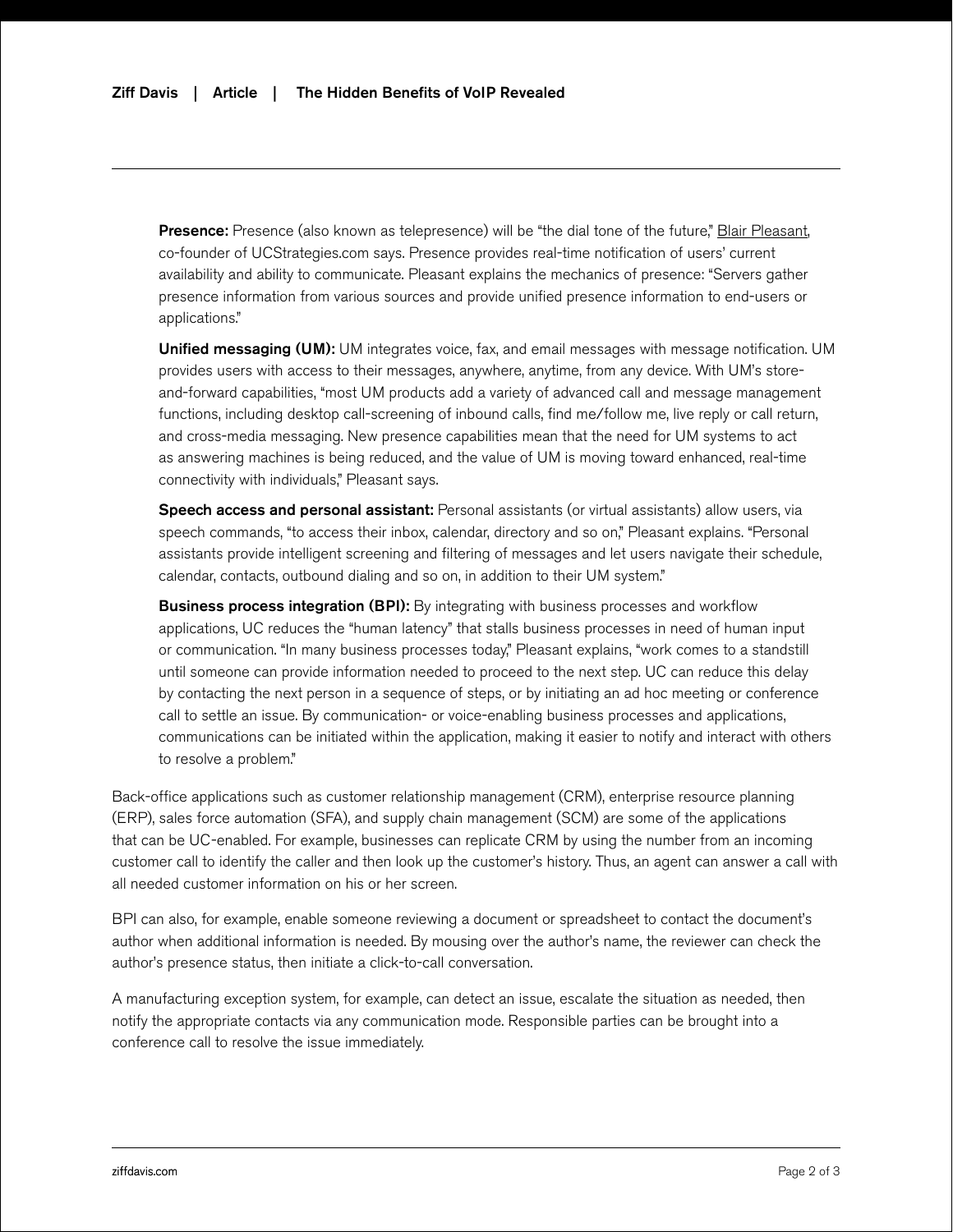### Road Warriors Call the Shots

As a fixture of modern life, smartphones play an important role in both personal and organizational productivity. Staffers today "take it for granted that they will be able to have a conversation with anyone at any time, no matter where they happen to be at the moment," according to CDW. Mobile VoIP is also getting a big push from the Bring Your Own Device (BYOD) trend. Workers are demanding advanced enterprise VoIP services for their smartphones and tablets as well as video and collaboration functionality, regardless of whether those devices are corporate-issued or personally owned.

"While so far, VoIP has been driven largely by the likes of cable companies that want to disrupt the incumbent phone companies, the next big VoIP boost is going to come from mobile [VoIP]," according to [Om Malik,](http://gigaom.com/2010/03/04/voip-subscribers-300-million/) executive editor of the GigaOM technology blog.

In-Stat backs up Malik's sentiment, estimating that, by the end of 2013, mobile VoIP users will number 288 million. In its report, ["Mobile VoIP—Transforming the Future of Wireless Voice,](http://www.instat.com/press.asp?ID=2747)" In-Stat projects that more than half of these users will be associated with online mobile VoIP providers; less than one-third will utilize mobile VoIP with 3G MVNOs or mobile operators; and 11 percent will engage WiMAX/LTE operators.

Helping to drive adoption will be mobile VoIP dual-mode handsets (WiFi plus cellular) with well over 400 million units projected to be shipped in 2013. "This will enable a lot of people to use VoIP over WiFi, which will guarantee a great audio quality and a faster connection," says [Andrei Piftor,](http://blog.nimbuzz.com/2010/03/05/voip-in-2013-trends-and-predictions/) communications manager at Nimbuzz. "All the technological improvements will make it more and more natural for everybody to use mobile VoIP rather than [to make] a carrier call."

#### UC Brings It All Together

Unlike most other technologies, Unified Communications (UC) is not a specific solution per se, but a strategy enabled by various products that helps organizations to collaborate and communicate more effectively and efficiently. By leveraging VoIP-enabled UC technologies, businesses can boost employee interchange and help optimize business processes.

Pleasant explains is succinctly: "UC integrates real-time and non-real-time communications with business processes and requirements based on presence capabilities, presenting a consistent unified user interface and user experience across multiple devices and media types. … UC enables people to connect, communicate, and collaborate seamlessly to improve business agility and results."

UC enables conferencing and collaboration, which includes audio-, video- and Web conferencing, as well as capabilities such as shared workspaces, whiteboarding, file-sharing, and document-sharing. Among the technologies in the collaborative portfolio, Pleasant sees Web conferencing as the fastest-growing in popularity. Web conferencing brings collaboration to the desktop via a Web browser and an Internet connection, "allowing participants to view presentations and other documents while participating in a real-time conference. Voice communications can take place over the Internet or through a separate audio conferencing bridge. Another collaboration component is shared workspaces, which enable participants to view, share, edit and save documents and files."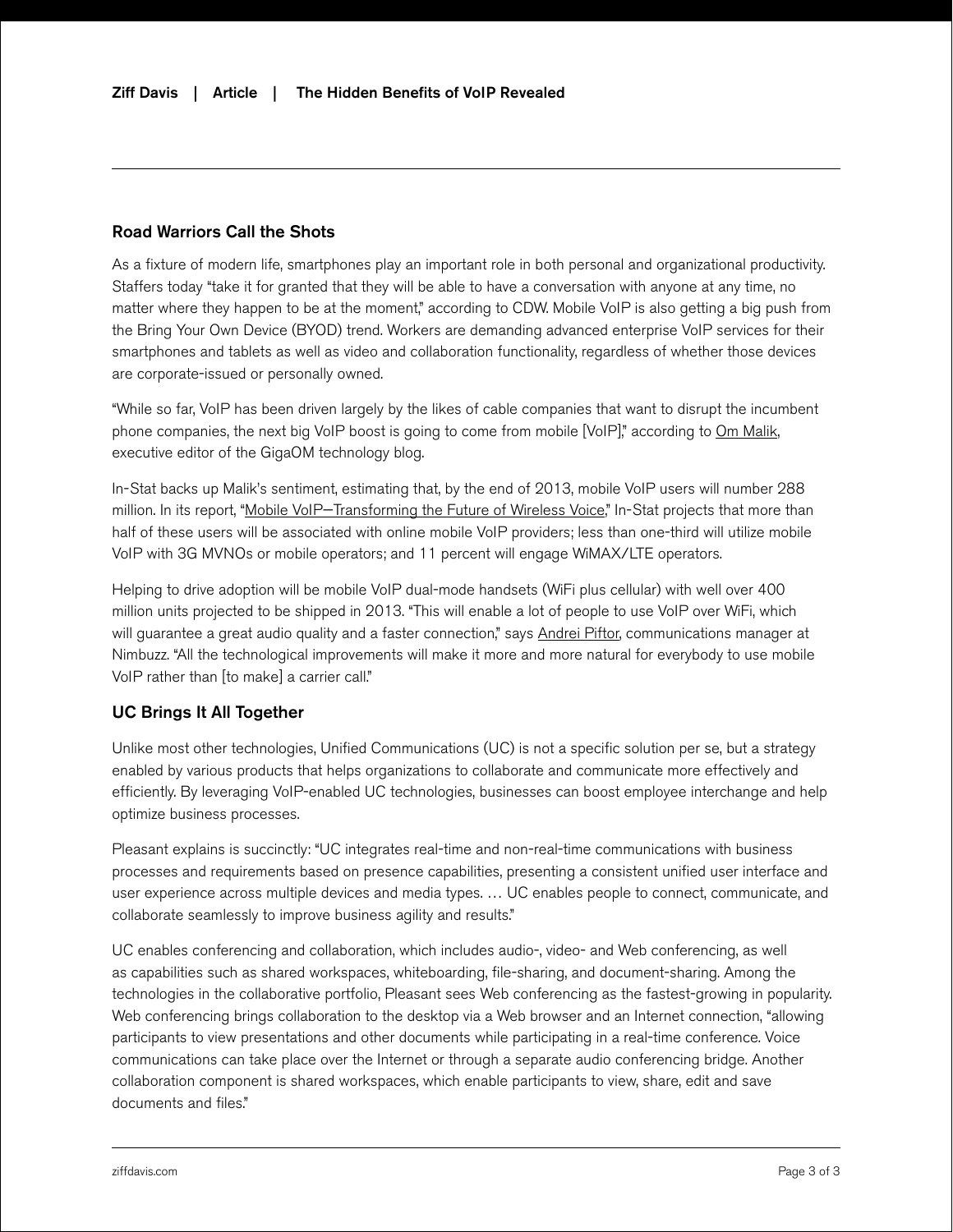UC in the Real World: Imagine arriving at the office each morning and taking care of all of your emails, voicemails, and other communications in a fraction of the time you spend responding and reaching out now. Picture yourself connecting with colleagues, customers, and partners when and how it's most convenient for you. Imagine how much of your workday you could salvage from the many interruptions that stanch your productivity, so you could spend the bulk of your time in the office getting actual work done. Now picture a strategy that not only helps you achieve all this, but also enables you to collaborate faster, more effectively, and more efficiently with your staff and customers. These are the potential benefits of UC.

As [Technet's Microsoft Small Business](http://blogs.technet.com/b/smallbusiness/archive/2012/06/01/demystifying-unified-communications-for-small-businesses.aspx) blog explains, UC adoption allows you to "stop being interrupted and instantly bag some increased productivity." Being in control of your communications enables you to handle all your communications all at once, at a time that suits you.

This is beneficial in two ways: "Firstly, you can bundle up all those calls, emails and texts and deal with them in one go, which is handy," according to the blog. "But, more importantly, UC uses the concept of 'presence.' If you've ever used Instant Messenger or Facebook Chat, you've already used presence. With one or more customizable presence options ('online,' 'do not disturb,' 'be right back,' etc.), you can inform contacts of your availability before they phone or write."

Although it sounds somewhat counterintuitive, presence allows clients, staff, and partners to feel more connected to you, even when you are displaying your virtual "do not disturb" sign. When others gain insight to your availability, they can reach out knowing when you are receptive, instead of calling you blindly and hoping to get through.

#### The Virtual Workplace: Tomorrow's Office, Today

Companies (especially SMBs) with employees who work from home can now appear as authoritative as—and compete with—the largest multinational enterprises, while affording teleworkers anonymity. "On the occasions when you take calls at home, you might prefer customers not to have your home phone number. By giving out only your presence details (i.e. a name) or a mobile which cascades down to a home phone number, there's no need to give out home/personal details at all," according to Technet.

[Greg Brashier](http://www.virtualpbx.com/company/press-releases/110308_surveyvirtualoffice.asp), COO of hosted PBX provider Virtual PBX, sees the growing trend of virtual workers fueling the move toward VoIP solutions. His company surveyed more than 600 SMB owners and employees about their use of virtual offices, and found that more than 60 percent of respondents work from a virtual office almost all the time, while another 27 percent work two to 10 days per month outside the office. Fifty-seven percent of surveytakers indicated that half or more of their workforce uses a virtual office during a typical month.

The survey revealed that today's virtual worker is tethered to his or her cell phone, with 87 percent of respondents saying they use their mobile devices for business communications. Also popular are VoIP phone lines, used by 25 percent; and computer-based VoIP soft phones, used by 20 percent of respondents. As Brashier interprets the data, this means vendors will move toward support for a portfolio of devices that includes VoIP phones, mobile devices, traditional analog phones, or a blend of all three.